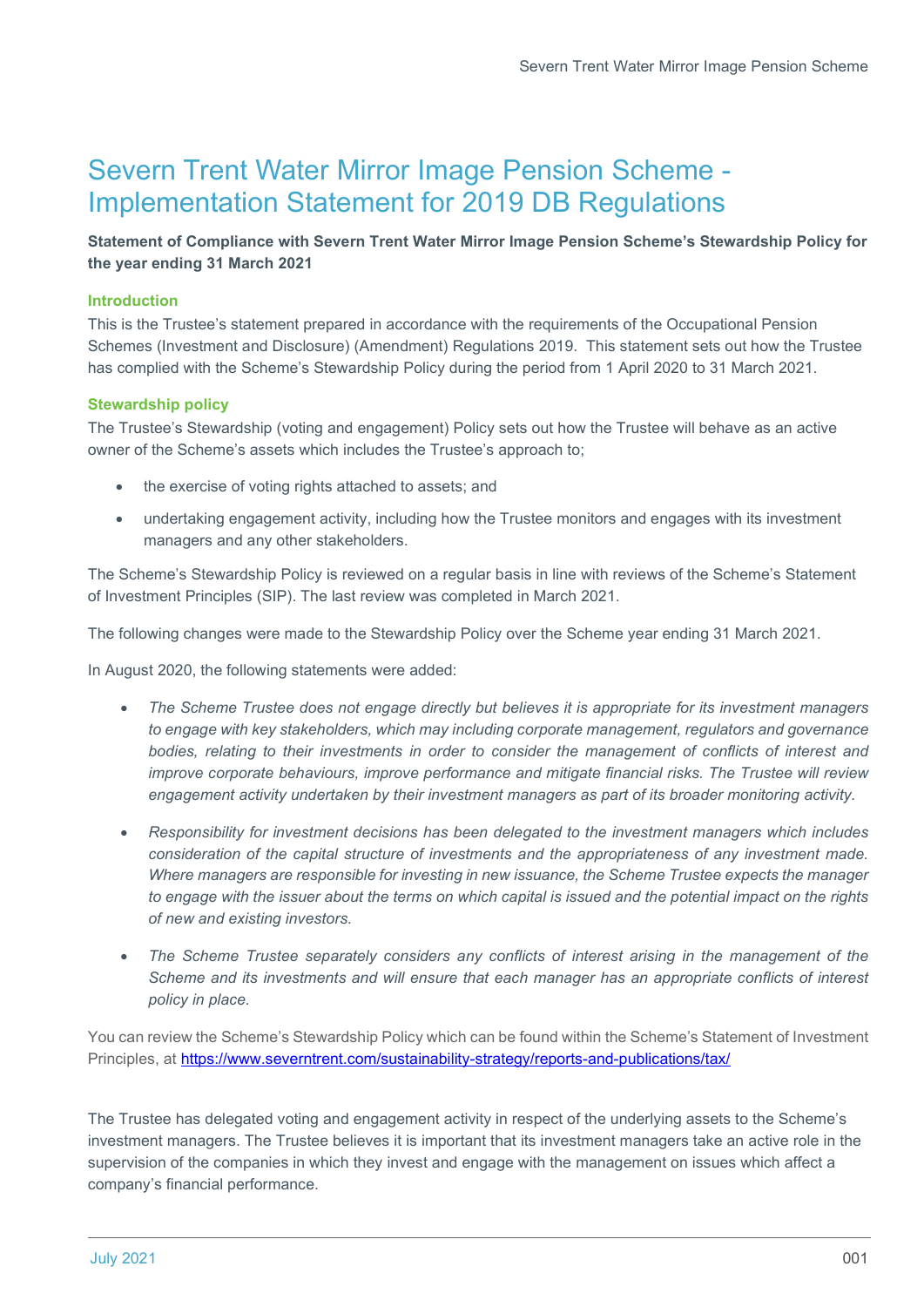#### Policy implementation

The Trustee's own engagement activity is focused on its dialogue with its investment managers which is undertaken in conjunction with its investment advisers. The Trustee meets with its investment managers on a regular basis, or more frequently if any matter requires more urgent discussion, and the Trustee considers managers' exercise of their stewardship responsibilities during these meetings.

The Trustee is satisfied that it has complied with the Scheme's Stewardship Policy over the Scheme year ending 31 March 2021.

As the Scheme no longer holds any equity investments (either directly or through multi-asset mandates), this statement does not include details of any votes cast on the Trustee's behalf.

## Engagement activity

The Trustee holds meetings with its investment managers on an annual basis where stewardship and responsible investment issues are discussed in further detail. Over the year to 31 March 2021, the Trustee met with all four of their managers.

The Trustee discussed the following issues in relation to Responsible Investment and engagement over the course of the year.

| <b>Date</b> | Fund manager/<br>mandate | <b>Subjects discussed</b>                                                                                               | <b>Outcome</b>                                                                                                                                                                                                                                                                                                                                                                                                                                                                                                                                                                                                                                           |
|-------------|--------------------------|-------------------------------------------------------------------------------------------------------------------------|----------------------------------------------------------------------------------------------------------------------------------------------------------------------------------------------------------------------------------------------------------------------------------------------------------------------------------------------------------------------------------------------------------------------------------------------------------------------------------------------------------------------------------------------------------------------------------------------------------------------------------------------------------|
| 05/11/20    | <b>Barings</b>           | Integration of responsible<br>investment considerations<br>in the investment process.<br>Carbon exposure<br>monitoring. | The manager outlined the process of<br>integrating ESG into investment decisions,<br>noting that when analysts submitted a paper to<br>the Barings investment committee a section on<br>ESG was completed. The information was<br>obtained from a third party which fed into an<br>ESG rating. The rating had a large impact on<br>the decision to invest.<br>Barings' annual Impact Report highlighted the<br>companies removed from the portfolio because<br>of ESG and engagement issues. Barings was<br>creating carbon score for portfolios and noted<br>the Global High Yield Credit Strategies Fund<br>screens better than the underlying market. |
| 18/11/20    | <b>LGIM</b>              | Integration of responsible<br>investment considerations<br>in the investment process<br>within corporate bonds.         | The manager noted that active ownership was<br>a key differentiator for LGIM, who engaged<br>and influenced through stewardship, escalating<br>appropriately when required.<br>The manager also discussed details of ESG<br>integration in the corporate bond investment<br>process.                                                                                                                                                                                                                                                                                                                                                                     |